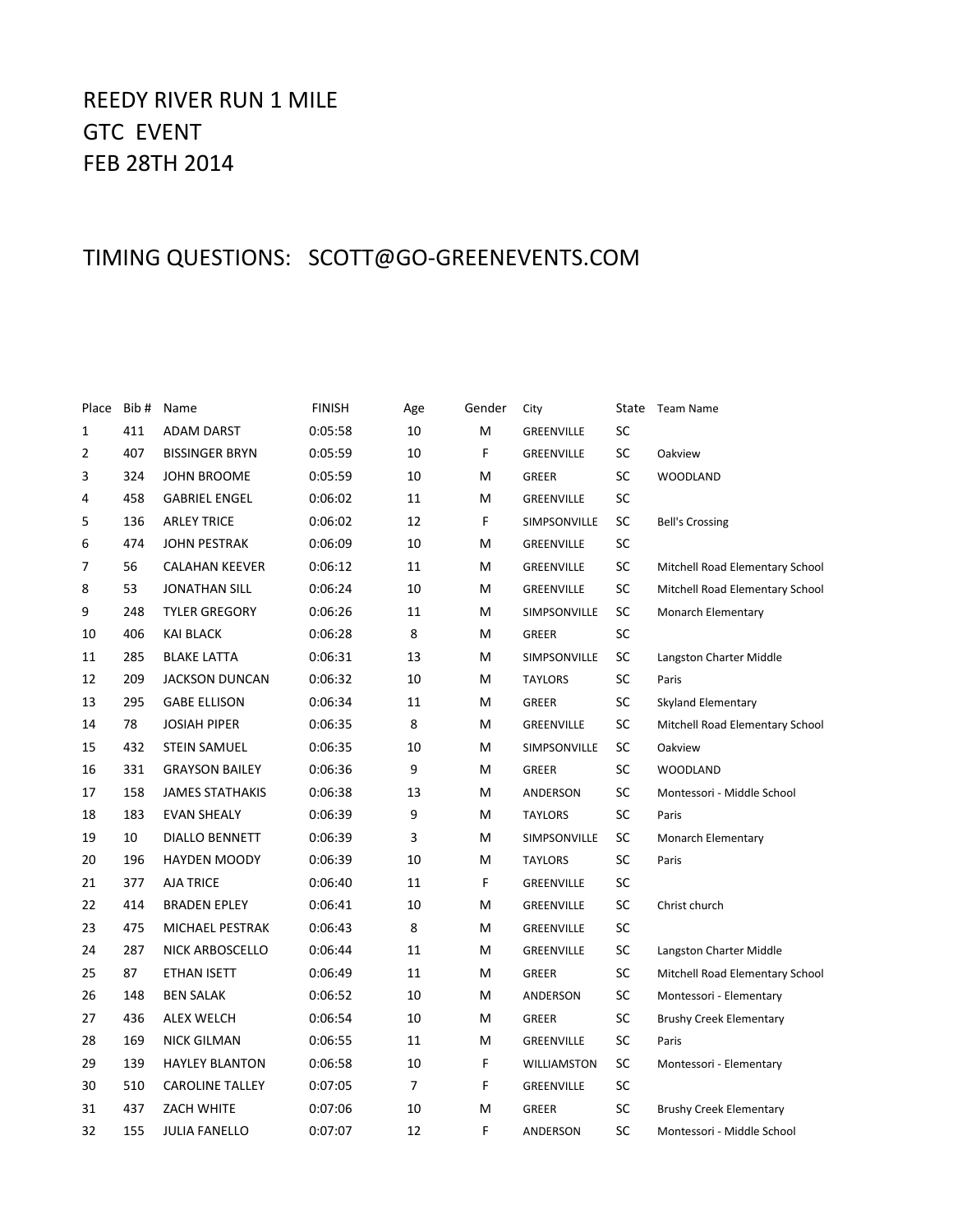| 33 | 410 | <b>ZACHERY CARVER</b>    | 0:07:07 | 10 | M | ANDERSON       | SC        |                                 |
|----|-----|--------------------------|---------|----|---|----------------|-----------|---------------------------------|
| 34 | 44  | <b>KYLE CHISAM</b>       | 0:07:08 | 11 | M | <b>TAYLORS</b> | SC        | <b>Mountain View</b>            |
| 35 | 65  | <b>KENNY MOSES</b>       | 0:07:09 | 11 | M | GREENVILLE     | SC        | Mitchell Road Elementary School |
| 36 | 102 | <b>EDWARD BRIERTON</b>   | 0:07:10 | 9  | м | <b>CLEMSON</b> | SC        | <b>Bell's Crossing</b>          |
| 37 | 165 | <b>JACK HILL</b>         | 0:07:10 | 13 | M | ANDERSON       | SC        | Montessori - Middle School      |
| 38 | 140 | <b>WILLIAM JOSEPH</b>    | 0:07:10 | 13 | M | SENECA         | SC        | Montessori - Middle School      |
| 39 | 39  | <b>WILLIAM GUERIN</b>    | 0:07:12 | 10 | м | SIMPSONVILLE   | SC        | Plain Elementary School         |
| 40 | 255 | <b>JAKE LITTLE</b>       | 0:07:14 | 9  | м | SIMPSONVILLE   | SC        | Monarch Elementary              |
| 41 | 440 | DAVIDSON CHOU            | 0:07:16 | 6  | M | GREENVILLE     | SC        | Five Oaks Montessori            |
| 42 | 26  | <b>EVAN CRENSHAW</b>     | 0:07:16 | 9  | M | SIMPSONVILLE   | SC        | <b>Bethel</b>                   |
| 43 | 19  | <b>MATTHEW STEVENS</b>   | 0:07:17 | 11 | M | SIMPSONVILLE   | <b>SC</b> | Sevier Middle                   |
| 44 | 244 | <b>JOSEPH CAMPBELL</b>   | 0:07:18 | 12 | M | SIMPSONVILLE   | SC        | Monarch Elementary              |
| 45 | 58  | <b>BEN KISSAM</b>        | 0:07:23 | 8  | M | GREENVILLE     | SC        | Mitchell Road Elementary School |
| 46 | 271 | DANIEL SOBKE             | 0:07:23 | 9  | M | SIMPSONVILLE   | SC        | Monarch Elementary              |
| 47 | 247 | <b>MASON GREGORY</b>     | 0:07:24 | 8  | M | SIMPSONVILLE   | SC        | Monarch Elementary              |
| 48 | 157 | NATALIE FANELLO          | 0:07:24 | 14 | F | ANDERSON       | SC        | Montessori - Middle School      |
| 49 | 231 | <b>DAVIS HARVEY</b>      | 0:07:26 | 9  | M | <b>TAYLORS</b> | SC        | Paris                           |
| 50 | 224 | <b>HARRISON SHEALY</b>   | 0:07:26 | 8  | M | <b>TAYLORS</b> | SC        | Paris                           |
| 51 | 434 | <b>STEIN SOPHIA</b>      | 0:07:28 | 7  | F | SIMPSONVILLE   | SC        | Oakview                         |
| 52 | 80  | <b>TESSA WALKER</b>      | 0:07:28 | 11 | F | GREENVILLE     | SC        | Mitchell Road Elementary School |
| 53 | 82  | THOMAS LUCIANO           | 0:07:29 | 10 | M | <b>GREER</b>   | SC        | Mitchell Road Elementary School |
| 54 | 122 | <b>EVA GIGUERE</b>       | 0:07:30 | 10 | F | SIMPSONVILLE   | SC        | <b>Bell's Crossing</b>          |
| 55 | 34  | RYAN PEREZ-CUBAS         | 0:07:32 | 10 | M | SIMPSONVILLE   | SC        | Plain Elementary School         |
| 56 | 67  | JAEL FUMERO              | 0:07:33 | 11 | F | <b>TAYLORS</b> | SC        | Mitchell Road Elementary School |
| 57 | 177 | <b>PRICE GRIMES</b>      | 0:07:35 | 8  | M | GREENVILLE     | SC        | Paris                           |
| 58 | 277 | <b>GRANT STROHMAIER</b>  | 0:07:37 | 8  | M | SIMPSONVILLE   | SC        | Monarch Elementary              |
| 59 | 470 | <b>HENRY LOMINACK</b>    | 0:07:37 | 11 | M | GREENVILLE     | SC        |                                 |
| 60 | 477 | <b>GRAYSON CUTTINO</b>   | 0:07:37 | 8  | F | GREENVILLE     | SC        |                                 |
| 61 | 97  | <b>CARTER HAWKINS</b>    | 0:07:40 | 10 | M | SIMPSONVILLE   | SC        | <b>Bell's Crossing</b>          |
| 62 | 101 | <b>MASON BRIERTON</b>    | 0:07:40 | 7  | M | <b>CLEMSON</b> | SC        | <b>Bell's Crossing</b>          |
| 63 | 37  | <b>EMILY MICHENFELDE</b> | 0:07:41 | 9  | F | SIMPSONVILLE   | SC        | Plain Elementary School         |
| 64 | 339 | NICHOLAS SOPER           | 0:07:42 | 9  | М | GREER          | SC        | <b>WOODLAND</b>                 |
| 65 | 79  | <b>LANIE ERVIN</b>       | 0:07:43 | 10 | F | GREER          | SC        | Mitchell Road Elementary School |
| 66 | 346 | WILLIAM WITTE            | 0:07:43 | 9  | M | SIMPSONVILLE   | <b>SC</b> | Oakview                         |
| 67 | 345 | MCKINLEY DOLL            | 0:07:44 | 9  | F | GREER          | SC        | Oakview                         |
| 68 | 284 | PARKER WINGATE           | 0:07:44 | 10 | M | SIMPSONVILLE   | <b>SC</b> | Monarch Elementary              |
| 69 | 86  | LUKE ISETT               | 0:07:45 | 9  | M | GREER          | SC        | Mitchell Road Elementary School |
| 70 | 132 | <b>CLAIRE VERRETT</b>    | 0:07:46 | 8  | F | SIMPSONVILLE   | SC        | <b>Bell's Crossing</b>          |
| 71 | 23  | ELLA GLENN               | 0:07:46 | 8  | F | SIMPSONVILLE   | <b>SC</b> | Bethel                          |
| 72 | 223 | JACOB BISHOP-PIRRC       | 0:07:47 | 10 | M | <b>TAYLORS</b> | SC        | Paris                           |
| 73 | 125 | <b>PAIGE SMITH</b>       | 0:07:50 | 9  | F | SIMPSONVILLE   | SC        | <b>Bell's Crossing</b>          |
| 74 | 173 | EDEN POSNER              | 0:07:51 | 6  | F | GREENVILLE     | SC        | Paris                           |
| 75 | 145 | <b>JAMES GRIER</b>       | 0:07:52 | 11 | M | ANDERSON       | SC        | Montessori - Elementary         |
| 76 | 74  | AJ TALBOT                | 0:07:53 | 9  | M | GREENVILLE     | <b>SC</b> | Mitchell Road Elementary School |
| 77 | 376 | <b>HUNTER FALLS</b>      | 0:07:53 | 6  | M | <b>GREER</b>   | SC        | Skyland Elementary              |
| 78 | 501 | <b>CAMERON WILLIAMS</b>  | 0:07:53 | 9  | м | <b>TAYLORS</b> | SC        | Paris                           |
| 79 | 149 | <b>ALEX CHUDYK</b>       | 0:07:53 | 10 | M | ANDERSON       | SC        | Montessori - Elementary         |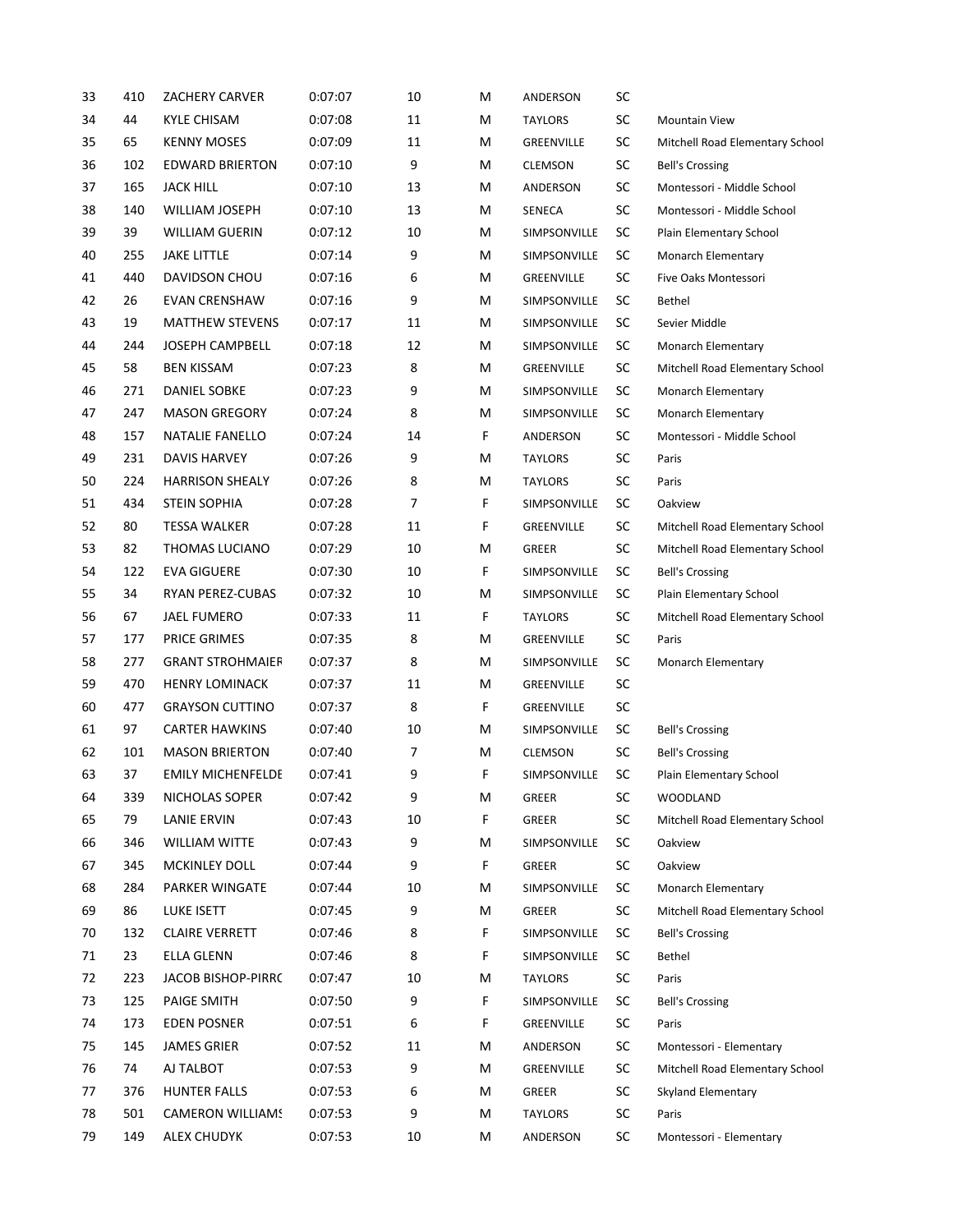| 80  | 243 | ZACHARY BUCHANAI         | 0:07:54 | 9  | M | SIMPSONVILLE         | SC        | Monarch Elementary              |
|-----|-----|--------------------------|---------|----|---|----------------------|-----------|---------------------------------|
| 81  | 134 | <b>COOPER GILBERT</b>    | 0:07:54 | 9  | M | SIMPSONVILLE         | SC        | <b>Bell's Crossing</b>          |
| 82  | 159 | <b>GERALD STATHAKIS</b>  | 0:07:55 | 11 | M | ANDERSON             | SC        | Montessori - Elementary         |
| 83  | 137 | <b>AARON TRICE</b>       | 0:07:56 | 7  | M | SIMPSONVILLE         | SC        | <b>Bell's Crossing</b>          |
| 84  | 445 | <b>HUDSON AUL</b>        | 0:07:56 | 6  | M | SIMPSONVILLE         | SC        |                                 |
| 85  | 131 | <b>JACOB SMITH</b>       | 0:07:56 | 12 | M | SIMPSONVILLE         | <b>SC</b> | <b>Bell's Crossing</b>          |
| 86  | 453 | ELLA MOSELEY             | 0:07:57 | 9  | F | GREENVILLE           | SC        | Sara collins                    |
| 87  | 270 | <b>ADAM SOBKE</b>        | 0:07:58 | 7  | M | SIMPSONVILLE         | SC        | Monarch Elementary              |
| 88  | 103 | <b>SEAN HUMPHREY</b>     | 0:07:58 | 10 | M | SIMPSONVILLE         | SC        | <b>Bell's Crossing</b>          |
| 89  | 205 | <b>EVAN BRIDWELL</b>     | 0:07:58 | 8  | M | <b>TAYLORS</b>       | SC        | Paris                           |
| 90  | 252 | ELISE KIM                | 0:07:58 | 13 | F | SIMPSONVILLE         | SC        | Monarch Elementary              |
| 91  | 253 | EMMA KIM                 | 0:07:59 | 10 | F | SIMPSONVILLE         | SC        | Monarch Elementary              |
| 92  | 465 | DAVIS BENSCH             | 0:07:59 | 8  | M | GREER                | SC        |                                 |
| 93  | 96  | TYLER DAVIDSON           | 0:08:00 | 10 | M | SIMPSONVILLE         | SC        | <b>Bell's Crossing</b>          |
| 94  | 438 | <b>MASON WILLIAMS</b>    | 0:08:02 | 8  | M | <b>CLEMSON</b>       | SC        | <b>Clemson Elementary</b>       |
| 95  | 467 | <b>GRIFFIN GILLESPIE</b> | 0:08:02 | 9  | M | <b>TRAVLERS REST</b> | SC        |                                 |
| 96  | 468 | ZANE BLACKSTONE          | 0:08:03 | 9  | M | GREENVILLE           | SC        |                                 |
| 97  | 206 | <b>BRYCE BRIDWELL</b>    | 0:08:05 | 12 | M | <b>TAYLORS</b>       | SC        | Paris                           |
| 98  | 473 | ELLE BISSINGER           | 0:08:05 | 7  | F | GREENVILLE           | SC        |                                 |
| 99  | 448 | CHELSEA ROSE DOYL        | 0:08:05 | 11 | F | GREENVILLE           | SC        |                                 |
| 100 | 476 | <b>ELLIE PESTRAK</b>     | 0:08:06 | 6  | F | GREENVILLE           | SC        |                                 |
| 101 | 57  | <b>HARPER KEEVER</b>     | 0:08:06 | 9  | F | GREENVILLE           | SC        | Mitchell Road Elementary School |
| 102 | 181 | ALEX DEAN                | 0:08:07 | 9  | M | GREENVILLE           | SC        | Paris                           |
| 103 | 456 | <b>MASON MIDKIFF</b>     | 0:08:07 | 9  | M | SIMPSONVILLE         | SC        |                                 |
| 104 | 421 | LANDRY HUNNICUTT         | 0:08:09 | 10 | F | <b>TAYLORS</b>       | SC        |                                 |
| 105 | 506 | <b>KENNEDY ROUSH</b>     | 0:08:11 | 9  | F | GREENVILLE           | SC        |                                 |
| 106 | 150 | <b>ERIC CHUDYK</b>       | 0:08:12 | 6  | M | ANDERSON             | SC        | Montessori - Elementary         |
| 107 | 156 | <b>MARIA FANELLO</b>     | 0:08:13 | 14 | F | ANDERSON             | SC        | Montessori - Middle School      |
| 108 | 49  | <b>BRENNAN ALIERS</b>    | 0:08:14 | 9  | M | <b>TAYLORS</b>       | SC        | <b>Mountain View</b>            |
| 109 | 454 | <b>JD CLARK</b>          | 0:08:16 | 9  | M | <b>TAYLORS</b>       | SC        | Brushy creek elementary         |
| 110 | 69  | <b>KEEGAN PACE</b>       | 0:08:16 | 9  | M | <b>GREER</b>         | SC        | Mitchell Road Elementary School |
| 111 | 428 | ZACH NOLAN               | 0:08:17 | 10 | M | GREER                | SC        | <b>Brushy Creek Elementary</b>  |
| 112 | 420 | <b>ISABEL HOWARD</b>     | 0:08:17 | 9  | F | GREER                | SC        | <b>Brushy Creek Elementary</b>  |
| 113 | 90  | <b>ALEX BROOKER</b>      | 0:08:20 | 7  | M | SIMPSONVILLE         | SC        | <b>Bell's Crossing</b>          |
| 114 | 52  | <b>ESSENCE THOMPSON</b>  | 0:08:20 | 10 | F | <b>TAYLORS</b>       | SC        | Mitchell Road Elementary School |
| 115 | 433 | LOUIS SEYMOUR            | 0:08:21 | 9  | M | <b>TAYLORS</b>       | SC        | Brushy Creek Elementary School  |
| 116 | 119 | <b>ABIGAIL ALLEN</b>     | 0:08:22 | 8  | F | SIMPSONVILLE         | SC        | <b>Bell's Crossing</b>          |
| 117 | 33  | LAUREN KUCERA            | 0:08:22 | 9  | F | SIMPSONVILLE         | SC        | Plain Elementary School         |
| 118 | 463 | <b>ALYSSA PARIS</b>      | 0:08:23 | 9  | F | GREER                | <b>SC</b> |                                 |
| 119 | 322 | <b>JENNA REESE</b>       | 0:08:25 | 9  | F | GREER                | SC        | <b>WOODLAND</b>                 |
| 120 | 216 | LIAM ROBERTSON           | 0:08:26 | 10 | M | GREENVILLE           | SC        | Paris                           |
| 121 | 130 | <b>ELLA SMITH</b>        | 0:08:26 | 7  | F | SIMPSONVILLE         | SC        | <b>Bell's Crossing</b>          |
| 122 | 184 | <b>COOPER RENN</b>       | 0:08:27 | 8  | M | GREENVILLE           | SC        | Paris                           |
| 123 | 449 | <b>THOMAS WILKE</b>      | 0:08:27 | 6  | M | GREENVILLE           | SC        |                                 |
| 124 | 256 | LUKE LITTLE              | 0:08:28 | 6  | M | SIMPSONVILLE         | SC        | Monarch Elementary              |
| 125 | 197 | <b>ALEX HOFFMAN</b>      | 0:08:29 | 9  | M | GREENVILLE           | SC        | Paris                           |
| 126 | 412 | ASHLEY KLAIRE DARS       | 0:08:29 | 9  | F | GREENVILLE           | SC        |                                 |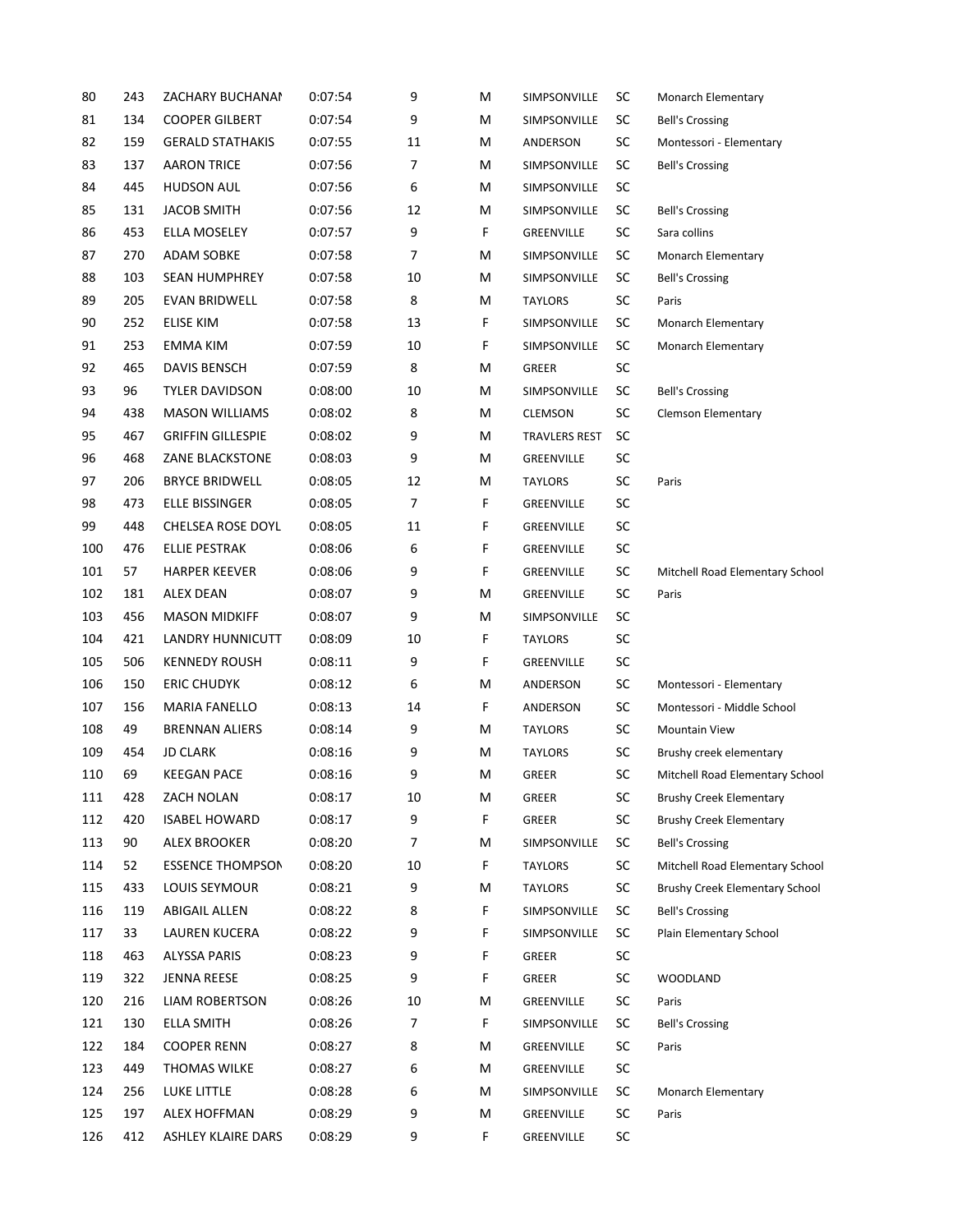| 127 | 442 | ANNA DESPRADEL          | 0:08:31 | 10 | F | ANDERSON        | SC         |                                 |
|-----|-----|-------------------------|---------|----|---|-----------------|------------|---------------------------------|
| 128 | 144 | <b>AUSTIN HAMMOND</b>   | 0:08:32 | 10 | M | ANDERSON        | SC         | Montessori - Elementary         |
| 129 | 141 | EMMA ROGERS             | 0:08:33 | 13 | F | ANDERSON        | SC         | Montessori - Middle School      |
| 130 | 71  | ALLANA KING             | 0:08:33 | 10 | F | GREENVILLE      | SC         | Mitchell Road Elementary School |
| 131 | 143 | <b>COLE HAMMOND</b>     | 0:08:33 | 7  | M | ANDERSON        | SC         | Montessori - Elementary         |
| 132 | 151 | <b>EVAN CHUDYK</b>      | 0:08:33 | 6  | M | ANDERSON        | SC         | Montessori - Elementary         |
| 133 | 51  | <b>MARY CLAIRE MCGU</b> | 0:08:33 | 14 | F | <b>ELBERTON</b> | GA         | Montessori - Middle School      |
| 134 | 413 | ANSLEY EPLEY            | 0:08:34 | 9  | F | GREENVILLE      | SC         | Christ church                   |
| 135 | 447 | <b>WILLIAM DOYLE</b>    | 0:08:35 | 8  | M | GREENVILLE      | SC         |                                 |
| 136 | 349 | <b>ELIZABETH MARKWE</b> | 0:08:35 | 7  | F | <b>GREER</b>    | SC         | Oakview                         |
| 137 | 68  | LEO SCALZO              | 0:08:36 | 9  | M | GREENVILLE      | SC         | Mitchell Road Elementary School |
| 138 | 20  | SALVATORE BAULO         | 0:08:36 | 13 | M | GREENVILLE      | SC         | Sevier Middle                   |
| 139 | 309 | <b>COLIN HOSKINSON</b>  | 0:08:37 | 9  | м | <b>GREER</b>    | SC         | Skyland Elementary              |
| 140 | 289 | WILL ARBOSCELLO         | 0:08:38 | 6  | M | GREENVILLE      | SC         | Langston Charter Middle         |
| 141 | 234 | <b>BRIGGS POLAND</b>    | 0:08:39 | 6  | M | <b>TAYLORS</b>  | SC         | Paris                           |
| 142 | 466 | MADELINE BENSCH         | 0:08:40 | 10 | F | <b>GREER</b>    | SC         |                                 |
| 143 | 441 | <b>TYEISHA GIST</b>     | 0:08:42 | 11 | F | <b>TAYLORS</b>  | SC         |                                 |
| 144 | 178 | <b>BURKE GRIMES</b>     | 0:08:43 | 6  | M | GREENVILLE      | SC         | Paris                           |
| 145 | 99  | AUDREY SAVAGE           | 0:08:43 | 9  | F | SIMPSONVILLE    | SC         | <b>Bell's Crossing</b>          |
| 146 | 471 | <b>JAMES LOMINACK</b>   | 0:08:46 | 8  | M | GREENVILLE      | SC         |                                 |
| 147 | 245 | <b>JOSHUA CAMPBELL</b>  | 0:08:46 | 9  | M | SIMPSONVILLE    | SC         | Monarch Elementary              |
| 148 | 36  | RYAN MICHENFELDEI       | 0:08:49 | 6  | M | SIMPSONVILLE    | SC         | Plain Elementary School         |
| 149 | 304 | WILL VERGA              | 0:08:49 | 7  | M | <b>GREER</b>    | SC         | Skyland Elementary              |
| 150 | 455 | <b>COURTNEY BROOKS</b>  | 0:08:49 | 8  | F | GREENVILLE      | SC         |                                 |
| 151 | 472 | <b>BRIAN HYMAN</b>      | 0:08:51 | 10 | M | EASLEY          | SC         |                                 |
| 152 | 276 | SYDNEY STREET           | 0:08:51 | 9  | F | SIMPSONVILLE    | SC         | Monarch Elementary              |
| 153 | 479 | SANTIGO CRUZ            | 0:08:51 | 10 | M | GREENVILLE      | SC         |                                 |
| 154 | 348 | <b>ROBERT DOLL</b>      | 0:08:52 | 7  | M | GREER           | SC         | Oakview                         |
| 155 | 425 | <b>WILL HUTSON</b>      | 0:08:52 | 9  | M | <b>GREER</b>    | SC         | <b>Brushy Creek Elementary</b>  |
| 156 | 326 | <b>ALLISON REESE</b>    | 0:08:55 | 6  | F | <b>GREER</b>    | SC         | <b>WOODLAND</b>                 |
| 157 | 202 | <b>MASON KELLEY</b>     | 0:08:56 | 8  | M | <b>TAYLORS</b>  | SC         | Paris                           |
| 158 | 85  | <b>DANIEL FUENMAYOR</b> | 0:08:58 | 9  | M | GREER           | SC         | Mitchell Road Elementary School |
| 159 | 76  | <b>AUSTIN SANDLIN</b>   | 0:08:58 | 12 | M | GREENVILLE      | SC         | Mitchell Road Elementary School |
| 160 | 319 | RYAN MOLLISON           | 0:09:00 | 8  | м | GREER           | ${\sf SC}$ | <b>WOODLAND</b>                 |
| 161 | 104 | AARON HUMPHREY          | 0:09:01 | 7  | M | SIMPSONVILLE    | SC         | <b>Bell's Crossing</b>          |
| 162 | 127 | CJ PIAZZA               | 0:09:01 | 7  | м | SIMPSONVILLE    | <b>SC</b>  | <b>Bell's Crossing</b>          |
| 163 | 338 | LILY ZIEMER             | 0:09:03 | 6  | F | <b>GREER</b>    | ${\sf SC}$ | <b>WOODLAND</b>                 |
| 164 | 38  | MEGHAN WAUGH            | 0:09:04 | 8  | F | SIMPSONVILLE    | SC         | Plain Elementary School         |
| 165 | 135 | <b>BANKS GILBERT</b>    | 0:09:06 | 6  | м | SIMPSONVILLE    | <b>SC</b>  | <b>Bell's Crossing</b>          |
| 166 | 233 | <b>GABI LOUDERMILK</b>  | 0:09:07 | 8  | F | SIMPSONVILLE    | SC         | Paris                           |
| 167 | 446 | JACK DOYLE              | 0:09:07 | 11 | м | GREENVILLE      | SC         |                                 |
| 168 | 226 | <b>MAX BENSON</b>       | 0:09:10 | 6  | м | GREENVILLE      | SC         | Paris                           |
| 169 | 424 | <b>TANNER HUSSON</b>    | 0:09:10 | 6  | м | GREENVILLE      | SC         | <b>Stone Elementary</b>         |
| 170 | 172 | <b>ELIJAH POSNER</b>    | 0:09:11 | 8  | M | GREENVILLE      | SC         | Paris                           |
| 171 | 213 | HANNAH WILLIAMS         | 0:09:12 | 9  | F | GREENVILLE      | SC         | Paris                           |
| 172 | 505 | <b>MADISON ROUSH</b>    | 0:09:12 | 10 | F | GREENVILLE      | SC         |                                 |
| 173 | 89  | ALAYNA BROOKER          | 0:09:12 | 8  | F | SIMPSONVILLE    | SC         | <b>Bell's Crossing</b>          |
|     |     |                         |         |    |   |                 |            |                                 |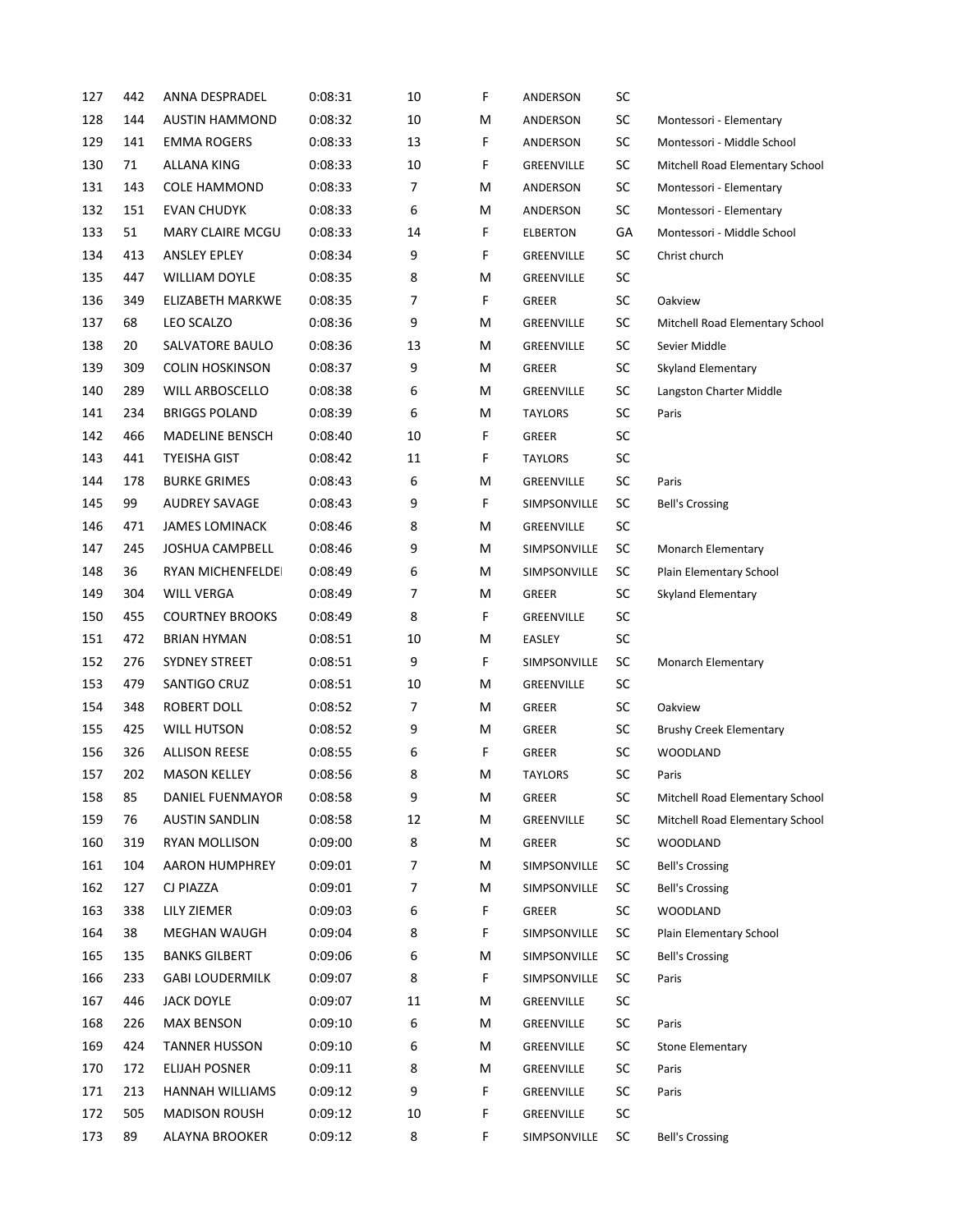| 174 | 242 | <b>ALLY BUCHANAN</b>      | 0:09:13 | 6  | F | SIMPSONVILLE   | SC        | Monarch Elementary              |
|-----|-----|---------------------------|---------|----|---|----------------|-----------|---------------------------------|
| 175 | 323 | WILL KYZER                | 0:09:13 | 8  | M | GREER          | SC        | <b>WOODLAND</b>                 |
| 176 | 45  | <b>EMMA SEPPALA</b>       | 0:09:15 | 10 | F | <b>GREER</b>   | SC        | <b>Mountain View</b>            |
| 177 | 426 | JOELLE LYNCH              | 0:09:18 | 10 | F | <b>GREER</b>   | SC        | <b>Brushy Creek Elementary</b>  |
| 178 | 450 | <b>EMMA GUTH</b>          | 0:09:18 | 8  | F | GREENVILLE     | <b>SC</b> |                                 |
| 179 | 263 | <b>JACK POWELL</b>        | 0:09:20 | 9  | M | SIMPSONVILLE   | <b>SC</b> | <b>Monarch Elementary</b>       |
| 180 | 118 | NICK MOODY                | 0:09:20 | 8  | м | SIMPSONVILLE   | <b>SC</b> | <b>Bell's Crossing</b>          |
| 181 | 129 | DREW DOWLING              | 0:09:22 | 6  | M | SIMPSONVILLE   | SC        | <b>Bell's Crossing</b>          |
| 182 | 112 | <b>WYATT EASTIN</b>       | 0:09:22 | 8  | M | SIMPSONVILLE   | SC        | <b>Bell's Crossing</b>          |
| 183 | 315 | AMBER REEVES              | 0:09:22 | 10 | F | <b>GREER</b>   | <b>SC</b> | Skyland Elementary              |
| 184 | 201 | DANIEL FORREST            | 0:09:25 | 8  | M | GREENVILLE     | <b>SC</b> | Paris                           |
| 185 | 429 | <b>BRODIE PACE</b>        | 0:09:25 | 9  | м | <b>TAYLORS</b> | <b>SC</b> |                                 |
| 186 | 291 | STUART JR. BOONE          | 0:09:25 | 10 | м | GREER          | <b>SC</b> | Skyland Elementary              |
| 187 | 290 | <b>ASHLYNNE BOONE</b>     | 0:09:25 | 9  | F | <b>GREER</b>   | <b>SC</b> | Skyland Elementary              |
| 188 | 32  | <b>JACKSON NELSON</b>     | 0:09:26 | 7  | M | SIMPSONVILLE   | <b>SC</b> | Plain Elementary School         |
| 189 | 154 | <b>SHEP WINKOPP</b>       | 0:09:27 | 6  | м | ANDERSON       | <b>SC</b> | Montessori - Elementary         |
| 190 | 163 | EMMA VAGNONI              | 0:09:28 | 9  | F | ANDERSON       | SC        | Montessori - Elementary         |
| 191 | 258 | ALEX PARKER               | 0:09:28 | 7  | M | SIMPSONVILLE   | SC        | Monarch Elementary              |
| 192 | 218 | <b>CHAN TERRY</b>         | 0:09:32 | 5  | м | GREENVILLE     | <b>SC</b> | Paris                           |
| 193 | 509 | <b>GRAYSON FITZ</b>       | 0:09:33 | 10 | F | GREENVILLE     | SC        |                                 |
| 194 | 107 | TRIP STEIGERWALD          | 0:09:33 | 8  | м | SIMPSONVILLE   | <b>SC</b> | <b>Bell's Crossing</b>          |
| 195 | 120 | <b>JACK FREEMAN</b>       | 0:09:33 | 7  | M | SIMPSONVILLE   | <b>SC</b> | <b>Bell's Crossing</b>          |
| 196 | 179 | <b>CARSON BRAZELL</b>     | 0:09:34 | 8  | F | <b>TAYLORS</b> | SC        | Paris                           |
| 197 | 121 | <b>BRAD FREEMAN</b>       | 0:09:34 | 7  | M | SIMPSONVILLE   | SC        | <b>Bell's Crossing</b>          |
| 198 | 337 | <b>WILLIAM BUCKLEY</b>    | 0:09:34 | 7  | м | <b>GREER</b>   | <b>SC</b> | WOODLAND                        |
| 199 | 439 | EMMA WRIGHT               | 0:09:35 | 8  | F | <b>GREER</b>   | SC        |                                 |
| 200 | 350 | <b>ALLISON WITTE</b>      | 0:09:39 | 7  | F | SIMPSONVILLE   | <b>SC</b> | Oakview                         |
| 201 | 235 | <b>CHASE DEHART</b>       | 0:09:39 | 7  | м | GREENVILLE     | <b>SC</b> | Paris                           |
| 202 | 297 | <b>DALTON GREEN</b>       | 0:09:40 | 6  | м | <b>GREER</b>   | <b>SC</b> | <b>Skyland Elementary</b>       |
| 203 | 502 | <b>CHRISTIAN WILLIAM!</b> | 0:09:40 | 6  | M | <b>TAYLORS</b> | <b>SC</b> | Paris                           |
| 204 | 123 | <b>CONNOR DAVENPOR</b>    | 0:09:41 | 10 | М | SIMPSONVILLE   | SC        | <b>Bell's Crossing</b>          |
| 205 | 25  | BRIANNA WERNSING          | 0:09:41 | 8  | F | SIMPSONVILLE   | SC        | Bethel                          |
| 206 | 329 | <b>CAMDEN HAMBY</b>       | 0:09:44 | 10 | м | GREER          | <b>SC</b> | <b>WOODLAND</b>                 |
| 207 | 46  | SORA JORDAN               | 0:09:46 | 10 | F | TAYLORS        | <b>SC</b> | Mountain View                   |
| 208 | 237 | SYDNEY KENDER             | 0:09:46 | 10 | F | GREENVILLE     | SC        | Paris                           |
| 209 | 171 | <b>ADDY NAGY</b>          | 0:09:47 | 10 | F | <b>TAYLORS</b> | <b>SC</b> | Paris                           |
| 210 | 246 | PETER GASPICH             | 0:09:48 | 10 | м | SIMPSONVILLE   | <b>SC</b> | Monarch Elementary              |
| 211 | 55  | NICOLE FINCH              | 0:09:49 | 10 | F | GREENVILLE     | SC        | Mitchell Road Elementary School |
| 212 | 241 | ZACHARY BREWSTER          | 0:09:52 | 8  | M | SIMPSONVILLE   | SC        | Monarch Elementary              |
| 213 | 417 | <b>TARUN GIRIDHAR</b>     | 0:09:53 | 11 | м | <b>TAYLORS</b> | <b>SC</b> | <b>Brushy Creek Elementary</b>  |
| 214 | 59  | DYLAN GAMBRELL            | 0:09:55 | 9  | м | GREENVILLE     | <b>SC</b> | Mitchell Road Elementary School |
| 215 | 22  | <b>HAYLEY GLENN</b>       | 0:09:57 | 10 | F | SIMPSONVILLE   | SC        | Bethel                          |
| 216 | 227 | <b>WES BENSON</b>         | 0:09:58 | 8  | м | GREENVILLE     | SC        | Paris                           |
| 217 | 185 | SARAH SNOW                | 0:09:58 | 8  | F | <b>TAYLORS</b> | <b>SC</b> | Paris                           |
| 218 | 313 | <b>JACKSON MURRAY</b>     | 0:09:59 | 7  | м | GREER          | <b>SC</b> | Skyland Elementary              |
| 219 | 236 | DREW KENDER               | 0:10:00 | 8  | м | GREENVILLE     | <b>SC</b> | Paris                           |
| 220 | 182 | MATTHEW NELSON            | 0:10:01 | 8  | м | GREENVILLE     | <b>SC</b> | Paris                           |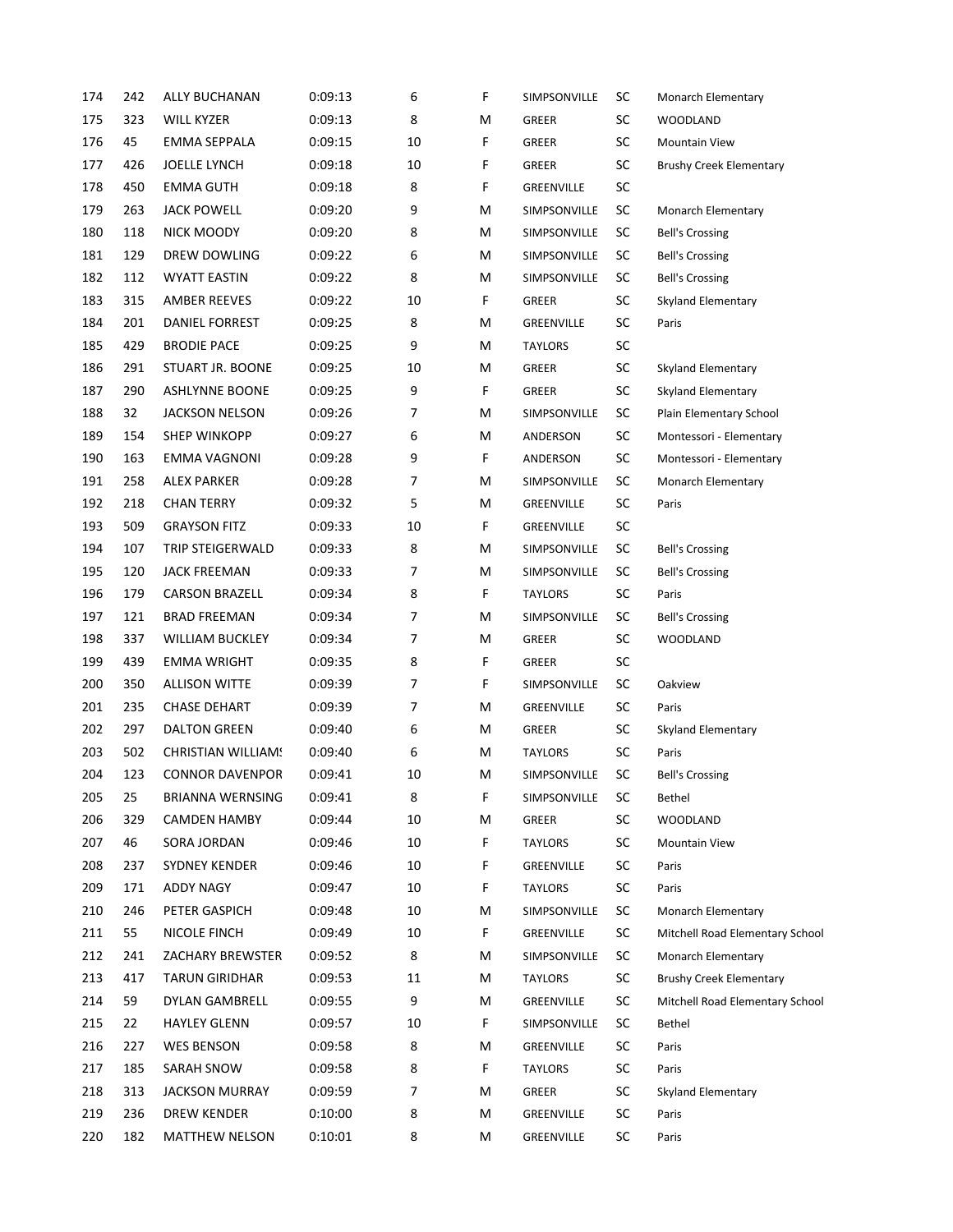| 221 | 95  | RYAN DAVIDSON            | 0:10:04 | 6              | M | SIMPSONVILLE              | SC        | <b>Bell's Crossing</b>          |
|-----|-----|--------------------------|---------|----------------|---|---------------------------|-----------|---------------------------------|
| 222 | 504 |                          | 0:10:05 |                |   |                           |           |                                 |
| 223 | 176 | <b>GRAEME PURYEAR</b>    | 0:10:06 | 8              | M | GREENVILLE                | SC        | Paris                           |
| 224 | 194 | <b>MADELINE SLOAN</b>    | 0:10:07 | 5              | F | GREENVILLE                | SC        | Paris                           |
| 225 | 211 | <b>ASHLEY PATER</b>      | 0:10:08 | 8              | F | <b>TAYLORS</b>            | SC        | Paris                           |
| 226 | 462 | THOMAS ALLGOOD           | 0:10:09 | 8              | M | MAULDIN                   |           | SOUTH Mauldin Elementary School |
| 227 | 402 | <b>ERIN ALBERS</b>       | 0:10:10 | 10             | F | SIMPSONVILLE              | SC        | <b>Bell's Crossing</b>          |
| 228 | 128 | ANSLEY DOWLING           | 0:10:12 | 9              | F | SIMPSONVILLE              | SC        | <b>Bell's Crossing</b>          |
| 229 | 403 | <b>GRAYSON ALBERS</b>    | 0:10:12 | 7              | M | SIMPSONVILLE              | SC        | <b>Bell's Crossing</b>          |
| 230 | 444 | <b>FOSTER MILLER</b>     | 0:10:12 | 6              | F | GREENVILLE                | SC        | Christ Church Episcopal School  |
| 231 | 210 | <b>BROOKE PATER</b>      | 0:10:13 | 9              | F | <b>TAYLORS</b>            | SC        | Paris                           |
| 232 | 98  | ARIANNA CARROLL          | 0:10:13 | 9              | F | SIMPSONVILLE              | SC        | <b>Bell's Crossing</b>          |
| 233 | 312 | <b>CHRISTOPHER MILLS</b> | 0:10:14 | 9              | M | <b>GREER</b>              | SC        | Skyland Elementary              |
| 234 | 47  | <b>HOLLY JORDAN</b>      | 0:10:15 | $\overline{7}$ | F | <b>TAYLORS</b>            | SC        | <b>Mountain View</b>            |
| 235 | 215 | DALTON AUSTER            | 0:10:15 | 10             | M | GREENVILLE                | SC        | Paris                           |
| 236 | 259 | KATELYN PARKER           | 0:10:15 | 5              | F | SIMPSONVILLE              | SC        | Monarch Elementary              |
| 237 | 240 | DEAN BRAYDEN             | 0:10:18 | 6              | M | SIMPSONVILLE              | SC        | Monarch Elementary              |
| 238 | 66  | <b>LUCAS STAUFFER</b>    | 0:10:18 | 5              | M | <b>TAYLORS</b>            | SC        | Mitchell Road Elementary School |
| 239 | 451 | <b>KATIE GUTH</b>        | 0:10:20 | 6              | F | GREENVILLE                | SC        |                                 |
| 240 | 275 | <b>JACQUE STEVENSON</b>  | 0:10:21 | 7              | F | SIMPSONVILLE              | SC        | Monarch Elementary              |
| 241 | 204 | NIKLAS JARMAN            | 0:10:22 | 8              | M | GREENVILLE                | SC        | Paris                           |
| 242 | 415 | <b>DELANEY EPLEY</b>     | 0:10:23 | 11             | F | GREENVILLE                | SC        | Christ church                   |
| 243 | 64  | <b>GABRIELLE PROCTOR</b> | 0:10:24 | 10             | F | GREENVILLE                | SC        | Mitchell Road Elementary School |
| 244 | 75  | <b>SARA POWELL</b>       | 0:10:24 | 9              | F | GREENVILLE                | SC        | Mitchell Road Elementary School |
| 245 | 214 | <b>RILEY MAURO</b>       | 0:10:26 | 6              | F | GREENVILLE                | SC        | Paris                           |
| 246 | 459 | <b>HANNAH SMITH</b>      | 0:10:27 | 9              | F | SIMPSONVILLE              | SC        | Plain                           |
| 247 | 273 | KATHRYN GRACE STE        | 0:10:28 | 7              | F | SIMPSONVILLE              | SC        | Monarch Elementary              |
| 248 | 511 | PAULO DIAZ-SANTILL       | 0:10:28 | 6              | M | ANDERSON                  | SC        | Montessori - Elementary         |
| 249 | 507 | <b>AUSTIN BAIRD</b>      | 0:10:28 | 5              | M | <b>BOILING SPRINGS SC</b> |           |                                 |
| 250 | 170 | <b>NOLAN CHILDERS</b>    | 0:10:29 | 8              | M | GREENVILLE                | SC        | Paris                           |
| 251 | 418 | ELLA HAMMOND             | 0:10:29 | 9              | F | SIMPSONVILLE              | SC        | <b>Bethel Elementary</b>        |
| 252 | 419 | <b>JACOB HELMS</b>       | 0:10:30 | 5              | M | SIMPSONVILLE              | SC        |                                 |
| 253 | 93  | <b>DASHTON BROWN</b>     | 0:10:32 | 5              | M | SIMPSONVILLE              | SC        | <b>Bell's Crossing</b>          |
| 254 | 344 | RILEY HAUSMANN           | 0:10:36 | 6              | M | GREER                     | SC        | <b>WOODLAND</b>                 |
| 255 | 320 | MATTHEW MOLLISO          | 0:10:36 | 7              | M | GREER                     | SC        | <b>WOODLAND</b>                 |
| 256 | 408 | ERIKA CARVER             | 0:10:36 | 8              | F | ANDERSON                  | SC        |                                 |
| 257 | 416 | <b>TANVI GIRIDHAR</b>    | 0:10:41 | 9              | F | <b>TAYLORS</b>            | SC        | <b>Brushy Creek Elementary</b>  |
| 258 | 286 | <b>TERRY HANCOCK</b>     | 0:10:43 | 12             | M | SIMPSONVILLE              | SC        | Langston Charter Middle         |
| 259 | 31  | SAM NELSON               | 0:10:43 | 5              | м | SIMPSONVILLE              | SC        | Plain Elementary School         |
| 260 | 401 | <b>EMILY ADDY</b>        | 0:10:43 | 8              | F | GREENVILLE                | SC        | <b>Brushy Creek Elementary</b>  |
| 261 | 266 | SAMANTHA RUBY            | 0:10:44 | 8              | F | SIMPSONVILLE              | SC        | Monarch Elementary              |
| 262 | 261 | <b>KYLEE PENNINGTON</b>  | 0:10:44 | 10             | F | SIMPSONVILLE              | SC        | Monarch Elementary              |
| 263 | 333 | <b>ALLYSON DUGLE</b>     | 0:10:46 | 8              | F | GREER                     | SC        | <b>WOODLAND</b>                 |
| 264 | 321 | ABDALLAH ALDABAIE        | 0:10:47 | 8              | M | GREER                     | SC        | <b>WOODLAND</b>                 |
| 265 | 40  | <b>KATE ROSE</b>         | 0:10:48 | 5              | F | SIMPSONVILLE              | SC        | Plain Elementary School         |
| 266 | 29  | EVE BUCKINGHAM           | 0:10:50 | 5              | F | SIMPSONVILLE              | SC        | Plain Elementary School         |
| 267 | 111 | TYLER COTTRELL           | 0:10:50 | 9              | м | SIMPSONVILLE              | <b>SC</b> | <b>Bell's Crossing</b>          |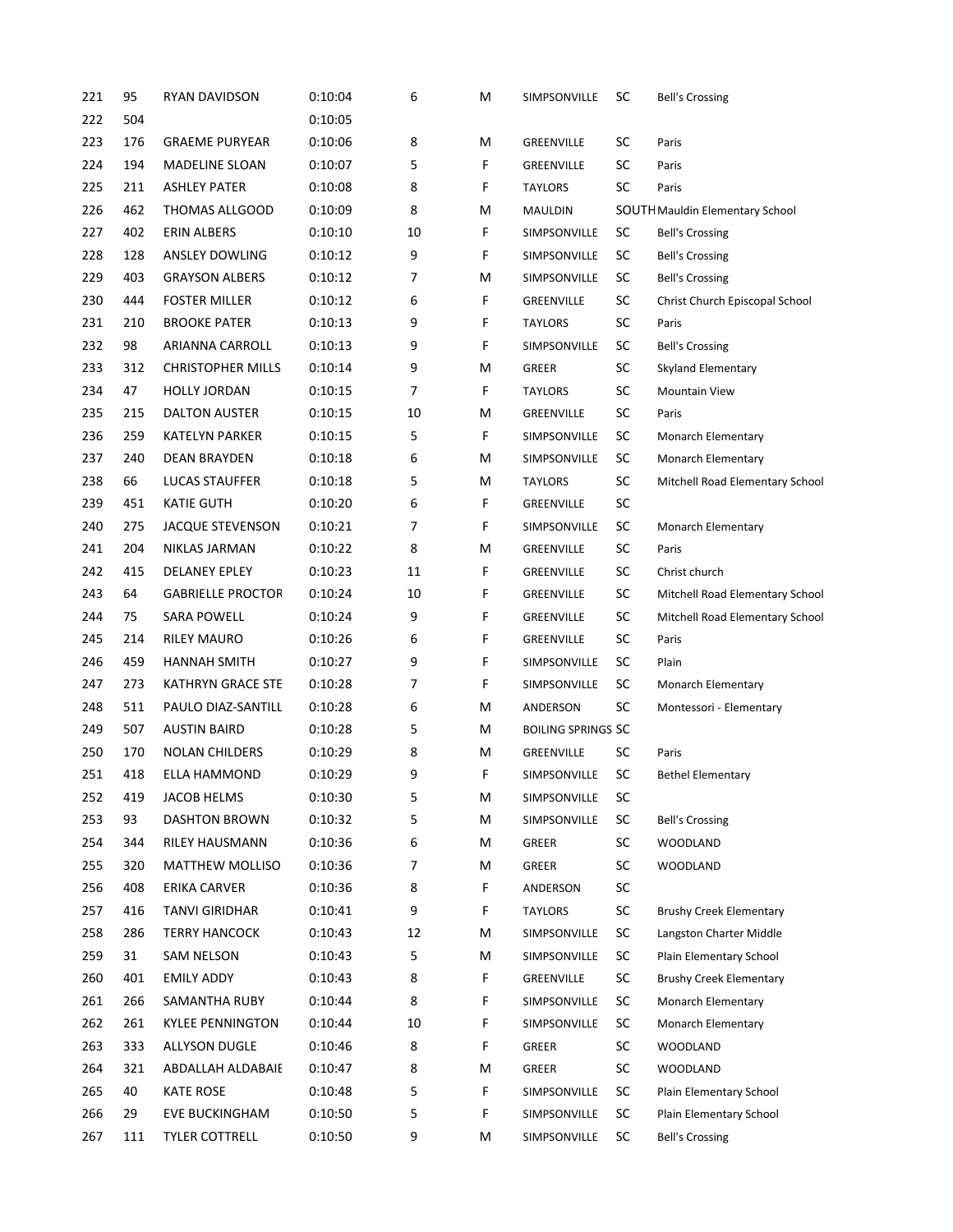| 268 | 404 | <b>DALTON BABBITT</b>   | 0:10:50 | 10 | M | <b>GREER</b>      | SC         | <b>Brushy Creek Elementary</b>  |
|-----|-----|-------------------------|---------|----|---|-------------------|------------|---------------------------------|
| 269 | 105 | <b>LANDON SEARIGHT</b>  | 0:10:51 | 9  | M | SIMPSONVILLE      | SC         | <b>Bell's Crossing</b>          |
| 270 | 73  | <b>BOWEN DILLARD</b>    | 0:10:58 | 9  | M | GREENVILLE        | SC         | Mitchell Road Elementary School |
| 271 | 81  | <b>DUNCAN REID</b>      | 0:10:58 | 9  | M | SIMPSONVILLE      | SC         | Mitchell Road Elementary School |
| 272 | 480 | <b>JIMENA CRUZ</b>      | 0:11:00 | 6  | F | GREENVILLE        | SC         |                                 |
| 273 | 306 | ELLA BRUECKNER          | 0:11:04 | 7  | F | <b>GREER</b>      | SC         | Skyland Elementary              |
| 274 | 336 | <b>EMILY MCKINNEY</b>   | 0:11:06 | 7  | F | <b>GREER</b>      | SC         | <b>WOODLAND</b>                 |
| 275 | 422 | <b>CELIA HUNTER</b>     | 0:11:08 | 11 | F | <b>TAYLORS</b>    | SC         | <b>BRUSHY CREEK</b>             |
| 276 | 332 | <b>MACKENZIE MURRAY</b> | 0:11:09 | 6  | F | GREENVILLE        | SC         | <b>WOODLAND</b>                 |
| 277 | 265 | <b>EMILY RUBY</b>       | 0:11:09 | 10 | F | SIMPSONVILLE      | <b>SC</b>  | Monarch Elementary              |
| 278 | 260 | <b>EVA PENNINGTON</b>   | 0:11:09 | 8  | F | SIMPSONVILLE      | SC         | Monarch Elementary              |
| 279 | 435 | <b>EMMA STREET</b>      | 0:11:11 | 11 | F | <b>TAYLORS</b>    | SC         | <b>Brushy Creek Elementary</b>  |
| 280 | 423 | <b>JULES HUNTER</b>     | 0:11:13 | 7  | F | <b>TAYLORS</b>    | SC         | <b>BRUSHY CREEK</b>             |
| 281 | 232 | <b>KAELYNN SNOW</b>     | 0:11:14 | 7  | F | GREENVILLE        | SC         | Paris                           |
| 282 | 60  | <b>MACY GOODWIN</b>     | 0:11:17 | 11 | F | <b>GREENVILLE</b> | SC         | Mitchell Road Elementary School |
| 283 | 443 | JONAS THOLEN            | 0:11:20 | 8  | M | <b>GREER</b>      | ${\sf SC}$ | Mitchell Road Elementary        |
| 284 | 225 | <b>JAYSE GUAY</b>       | 0:11:20 | 6  | M | GREENVILLE        | SC         | Paris                           |
| 285 | 193 | <b>CAROLINE MATHIS</b>  | 0:11:20 | 10 | F | GREENVILLE        | SC         | Paris                           |
| 286 | 262 | JACKSON PICKHARDT       | 0:11:21 | 6  | м | SIMPSONVILLE      | SC         | Monarch Elementary              |
| 287 | 186 | <b>EMILEIGH SNOW</b>    | 0:11:21 | 11 | F | <b>TAYLORS</b>    | SC         | Paris                           |
| 288 | 230 | JANNAH GUAY             | 0:11:22 | 8  | F | GREENVILLE        | SC         | Paris                           |
| 289 | 175 | FIONA BAULO             | 0:11:23 | 8  | F | GREENVILLE        | SC         | Paris                           |
| 290 | 300 | <b>CHLOE PADDOCK</b>    | 0:11:23 | 10 | F | LYMAN             | SC         | Skyland Elementary              |
| 291 | 303 | LILY SUMMEY             | 0:11:23 | 10 | M | <b>GREER</b>      | SC         | Skyland Elementary              |
| 292 | 460 | PRESTON GODFREY         | 0:11:25 | 5  | M | GREENVILLE        | SC         |                                 |
| 293 | 106 | JORDAN COOK             | 0:11:27 | 9  | M | SIMPSONVILLE      | SC         | <b>Bell's Crossing</b>          |
| 294 | 138 | <b>CHLOE KORESDAL</b>   | 0:11:28 | 6  | F | GREENVILLE        | SC         | <b>Bell's Crossing</b>          |
| 295 | 77  | <b>JACOB RUSSELL</b>    | 0:11:28 | 9  | M | <b>TAYLORS</b>    | SC         | Mitchell Road Elementary School |
| 296 | 94  | <b>AUTUMN DAVIDSON</b>  | 0:11:28 | 8  | F | SIMPSONVILLE      | SC         | <b>Bell's Crossing</b>          |
| 297 | 217 | <b>JAMES ROBERTSON</b>  | 0:11:29 | 7  | M | GREENVILLE        | SC         | Paris                           |
| 298 | 72  | <b>HENRY MARTIN</b>     | 0:11:29 | 9  | M | GREENVILLE        | SC         | Mitchell Road Elementary School |
| 299 | 63  | <b>CODY HOLDER</b>      | 0:11:30 | 9  | M | GREENVILLE        | SC         | Mitchell Road Elementary School |
| 300 | 469 | <b>MILES ROGERS</b>     | 0:11:30 | 9  | м | <b>TAYLORS</b>    | ${\sf SC}$ |                                 |
| 301 | 316 | <b>CALED SHOCKLEY</b>   | 0:11:32 | 6  | м | GREER             | ${\sf SC}$ | <b>Skyland Elementary</b>       |
| 302 | 153 | PELLA WINKOPP           | 0:11:34 | 8  | F | ANDERSON          | SC         | Montessori - Elementary         |
| 303 | 249 | <b>GENEVIEVE GRUNEN</b> | 0:11:35 | 6  | F | SIMPSONVILLE      | <b>SC</b>  | Monarch Elementary              |
| 304 | 283 | <b>HADLEY WINGATE</b>   | 0:11:36 | 5  | F | SIMPSONVILLE      | SC         | Monarch Elementary              |
| 305 | 117 | <b>SYDNEY CANNON</b>    | 0:11:38 | 7  | F | SIMPSONVILLE      | SC         | <b>Bell's Crossing</b>          |
| 306 | 35  | SETH TEACHEY            | 0:11:39 | 9  | M | SIMPSONVILLE      | SC         | Plain Elementary School         |
| 307 | 311 | <b>MAKAYLA MCKEE</b>    | 0:11:40 | 10 | F | <b>GREER</b>      | SC         | <b>Skyland Elementary</b>       |
| 308 | 325 | JAMES ZHAO              | 0:11:40 | 5  | M | GREER             | ${\sf SC}$ | <b>WOODLAND</b>                 |
| 309 | 124 | HANNAH DAVENPOR         | 0:11:40 | 7  | F | SIMPSONVILLE      | SC         | <b>Bell's Crossing</b>          |
| 310 | 133 | <b>CHLOE VERRETT</b>    | 0:11:40 | 5  | F | SIMPSONVILLE      | SC         | <b>Bell's Crossing</b>          |
| 311 | 282 | <b>EVAN TUNNELL</b>     | 0:11:42 | 5  | M | SIMPSONVILLE      | SC         | Monarch Elementary              |
| 312 | 110 | <b>ADDISON BAYNE</b>    | 0:11:47 | 7  | F | SIMPSONVILLE      | SC         | <b>Bell's Crossing</b>          |
| 313 | 43  | <b>PARKER HARRIS</b>    | 0:11:51 | 7  | M | <b>TAYLORS</b>    | SC         | Mountain View                   |
| 314 | 228 | <b>CHARLIE BRITT</b>    | 0:11:52 | 6  | F | <b>TAYLORS</b>    | SC         | Paris                           |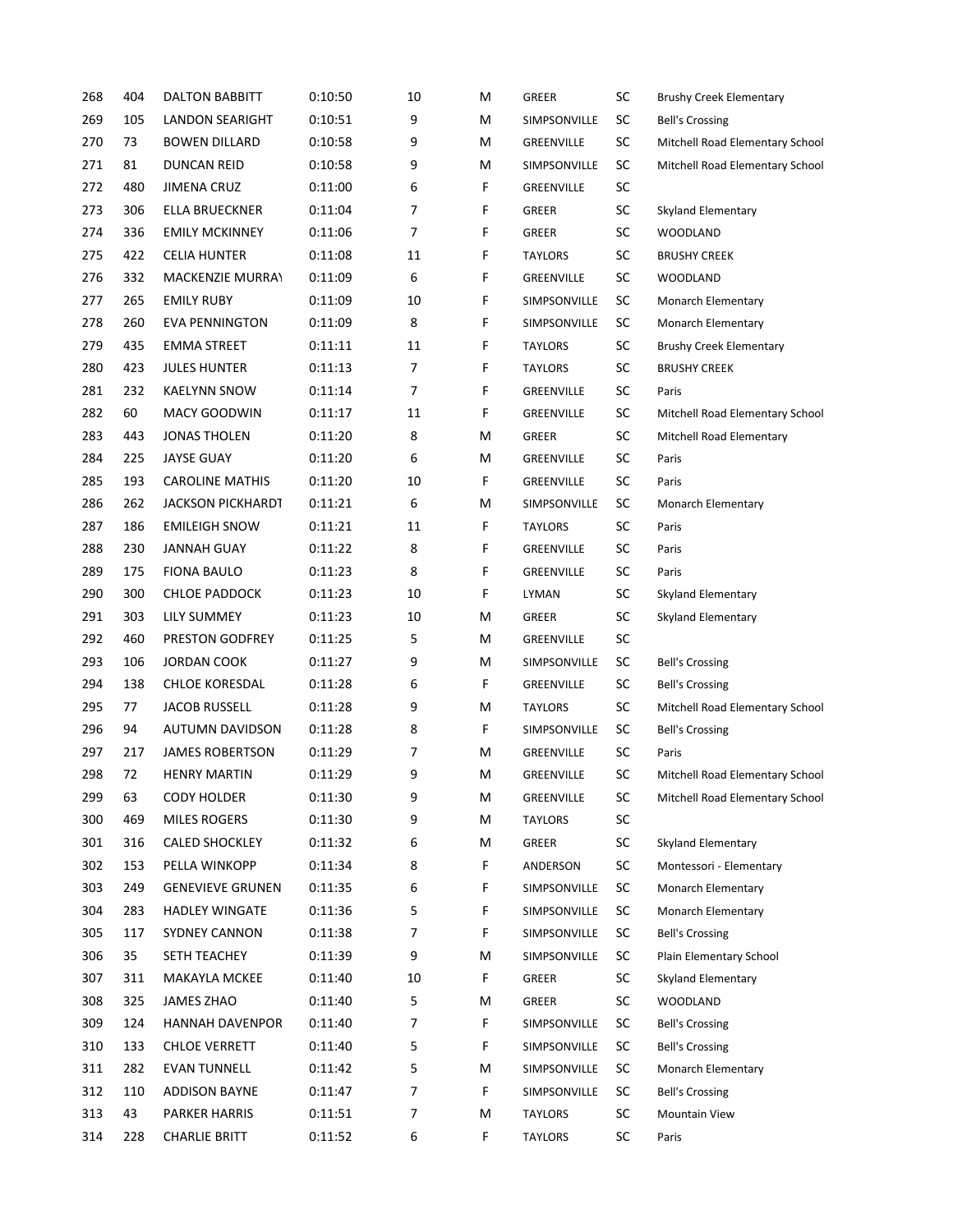| 315 | 293 | MALLORY CASSIDY         | 0:11:53 | 6              | F | <b>GREER</b>   | <b>SC</b>  | Skyland Elementary              |
|-----|-----|-------------------------|---------|----------------|---|----------------|------------|---------------------------------|
| 316 | 192 | BRODY PURYEAR           | 0:11:54 | 5              | M | GREENVILLE     | SC         | Paris                           |
| 317 | 298 | <b>TAYLOR HORTON</b>    | 0:12:08 | $\overline{7}$ | F | <b>GREER</b>   | SC         | Skyland Elementary              |
| 318 | 108 | <b>CAROLINE PUSTY</b>   | 0:12:09 | 8              | F | SIMPSONVILLE   | <b>SC</b>  | <b>Bell's Crossing</b>          |
| 319 | 115 | ELLA CANNON             | 0:12:09 | 8              | F | SIMPSONVILLE   | SC         | <b>Bell's Crossing</b>          |
| 320 | 116 | MILLIE CANNON           | 0:12:14 | 10             | F | SIMPSONVILLE   | <b>SC</b>  | <b>Bell's Crossing</b>          |
| 321 | 238 | <b>CALEB BANKS</b>      | 0:12:14 | 9              | M | SIMPSONVILLE   | <b>SC</b>  | Monarch Elementary              |
| 322 | 239 | <b>AMARI BENNETT</b>    | 0:12:14 | 8              | M | SIMPSONVILLE   | <b>SC</b>  | Monarch Elementary              |
| 323 | 478 | ANNA PARKER CUTTI       | 0:12:14 | 6              | F | GREENVILLE     | <b>SC</b>  |                                 |
| 324 | 317 | <b>JOSHUA SHOCKLEY</b>  | 0:12:21 | 5              | M | <b>GREER</b>   | <b>SC</b>  | Skyland Elementary              |
| 325 | 198 | ANNA HOFFMAN            | 0:12:28 | 5              | F | GREENVILLE     | SC         | Paris                           |
| 326 | 268 | STEPHANIE SMITH         | 0:12:33 | $\overline{7}$ | F | GREENVILLE     | <b>SC</b>  | Monarch Elementary              |
| 327 | 280 | CAMRYN THOMASOI         | 0:12:33 | 11             | F | SIMPSONVILLE   | SC         | Monarch Elementary              |
| 328 | 281 | KATELYN THOMASOI        | 0:12:34 | 6              | F | SIMPSONVILLE   | <b>SC</b>  | Monarch Elementary              |
| 329 | 269 | <b>SUNNY SMITH</b>      | 0:12:35 | 11             | F | GREENVILLE     | <b>SC</b>  | Monarch Elementary              |
| 330 | 267 | KAYLEE SMITH            | 0:12:35 | 13             | F | GREENVILLE     | SC         | Monarch Elementary              |
| 331 | 162 | BEN VAGNONI             | 0:12:41 | 12             | M | ANDERSON       | <b>SC</b>  | Montessori - Middle School      |
| 332 | 100 | MAC SAVAGE              | 0:12:43 | 7              | M | SIMPSONVILLE   | SC         | <b>Bell's Crossing</b>          |
| 333 | 166 | MARY HILL               | 0:12:47 | 8              | F | ANDERSON       | <b>SC</b>  | Montessori - Elementary         |
| 334 | 160 | <b>HELENA GREER</b>     | 0:12:49 | 7              | F | PENDLETON      | <b>SC</b>  | Montessori - Elementary         |
| 335 | 299 | <b>CONNOR PADDOCK</b>   | 0:12:52 | 10             | M | SPARTANBURG    | <b>SC</b>  | Skyland Elementary              |
| 336 | 164 | <b>FAITH VAGNONI</b>    | 0:12:52 | $\overline{7}$ | F | ANDERSON       | <b>SC</b>  | Montessori - Elementary         |
| 337 | 512 | ALFRED DIAZ-SANTILI     | 0:12:53 | 12             | M | ANDERSON       | <b>SC</b>  | Montessori - Middle School      |
| 338 | 161 | DOMINIC VAGNONI         | 0:12:53 | 10             | M | ANDERSON       | <b>SC</b>  | Montessori - Elementary         |
| 339 | 18  | MACKENZIE WESTRA        | 0:12:55 | 6              | F | SIMPSONVILLE   | <b>SC</b>  | <b>Monarch Elementary</b>       |
| 340 | 334 | AARON ZHAO              | 0:12:56 | 9              | M | GREER          | <b>SC</b>  | WOODLAND                        |
| 341 | 503 |                         | 0:12:58 |                |   |                |            |                                 |
| 342 | 457 | <b>MAGGIE PLANTE</b>    | 0:12:59 | 6              | F | GREENVILLE     | SC         |                                 |
| 343 | 24  | <b>PEYTON SPARKS</b>    | 0:13:02 | 7              | F | SIMPSONVILLE   | <b>SC</b>  | Bethel                          |
| 344 | 461 | LILLIAN CARLL           | 0:13:04 | 7              | F | SIMPSONVILLE   | <b>SC</b>  | <b>Bethel Elementary</b>        |
| 345 | 62  | KAITLYN HOLDER          | 0:13:10 | 11             | F | GREENVILLE     | <b>SC</b>  | Mitchell Road Elementary School |
| 346 | 464 | <b>MORGAN GOODWIN</b>   | 0:13:10 | 11             | F | GREENVILLE     | <b>SC</b>  |                                 |
| 347 | 327 | ELLE BUONOMO            | 0:13:19 | 6              | F | GREER          | ${\sf SC}$ | <b>WOODLAND</b>                 |
| 348 | 342 | LUCAS MUNOZ             | 0:13:22 | 8              | м | GREER          | <b>SC</b>  | <b>WOODLAND</b>                 |
| 349 | 167 | <b>GRACIE CARLTON</b>   | 0:13:25 | 8              | F | GREENVILLE     | <b>SC</b>  | Paris                           |
| 350 | 208 | <b>BROOKLYN JOHNSON</b> | 0:13:26 | 8              | F | <b>TAYLORS</b> | <b>SC</b>  | Paris                           |
| 351 | 251 | LUKE JEFFERSON          | 0:13:39 | 6              | м | SIMPSONVILLE   | <b>SC</b>  | Monarch Elementary              |
| 352 | 352 | <b>HENLEY MATHEWS</b>   | 0:13:39 | 6              | М | GREENVILLE     | SC         | Oakview                         |
| 353 | 50  | ROWAN ALIERS            | 0:13:40 | 5              | М | TAYLORS        | <b>SC</b>  | Mountain View                   |
| 354 | 347 | PORTER MATHEWS          | 0:13:40 | 8              | M | GREENVILLE     | <b>SC</b>  | Oakview                         |
| 355 | 219 | AIDAN AUSTER            | 0:13:41 | 7              | м | GREENVILLE     | <b>SC</b>  | Paris                           |
| 356 | 70  | <b>KLOEY PACE</b>       | 0:13:43 | 7              | F | GREER          | SC         | Mitchell Road Elementary School |
| 357 | 301 | SOPHIA PAPPAS           | 0:13:56 | 6              | F | GREER          | SC         | <b>Skyland Elementary</b>       |
| 358 | 302 | SAMUAL STEPHENS         | 0:14:07 | 6              | м | GREER          | <b>SC</b>  | Skyland Elementary              |
| 359 | 109 | ANNABELLE BAYNE         | 0:14:08 | 5              | F | SIMPSONVILLE   | <b>SC</b>  | <b>Bell's Crossing</b>          |
| 360 | 187 | OLIVIA SNOW             | 0:14:10 | 6              | F | <b>TAYLORS</b> | <b>SC</b>  | Paris                           |
| 361 | 351 | <b>HUGH MATHEWS</b>     | 0:14:25 | 6              | M | GREENVILLE     | <b>SC</b>  | Oakview                         |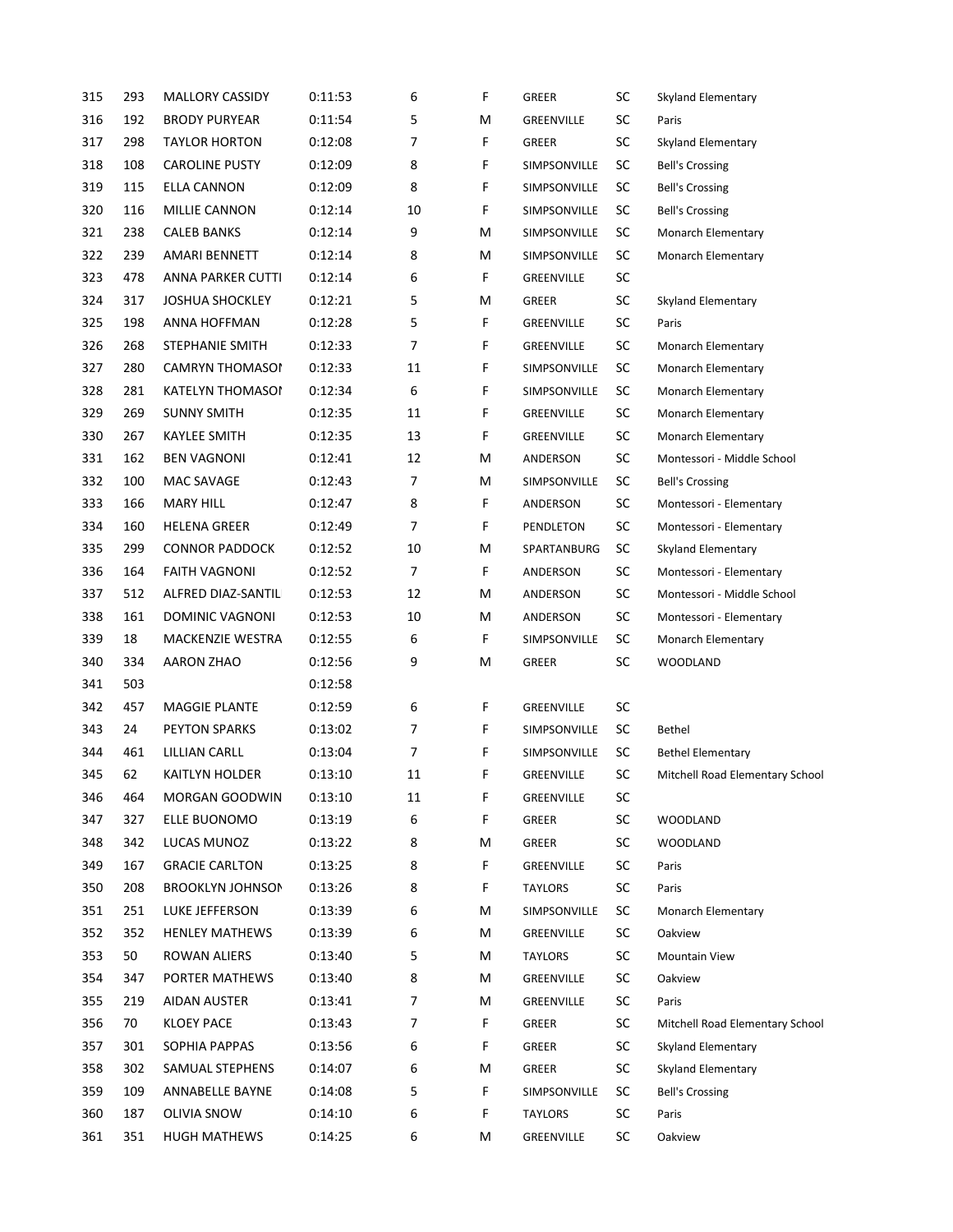| 362 | 409 | <b>ERIN CARVER</b>      | 0:14:27 | 4 | F | <b>ANDERSON</b>     | SC        |                           |
|-----|-----|-------------------------|---------|---|---|---------------------|-----------|---------------------------|
| 363 | 310 | <b>ANNA JUSTICE</b>     | 0:14:32 | 9 | F | <b>GREER</b>        | SC        | Skyland Elementary        |
| 364 | 343 | <b>ASHTON MADDEN</b>    | 0:14:34 | 9 | F | <b>GREER</b>        | SC        | <b>WOODLAND</b>           |
| 365 | 48  | <b>EMMY TAYLOR</b>      | 0:14:43 | 9 | F | <b>GREER</b>        | <b>SC</b> | <b>Mountain View</b>      |
| 366 | 341 | <b>THOMAS ANGEL MU</b>  | 0:15:02 | 6 | M | <b>GREER</b>        | SC        | <b>WOODLAND</b>           |
| 367 | 41  | <b>CARSON BARNETTE</b>  | 0:15:04 | 5 | F | <b>GREER</b>        | SC.       | <b>Mountain View</b>      |
| 368 | 254 | ETHAN KIM               | 0:15:17 | 8 | M | <b>SIMPSONVILLE</b> | <b>SC</b> | <b>Monarch Elementary</b> |
| 369 | 190 | <b>DREW HAMBY</b>       | 0:16:42 | 5 | M | <b>TAYLORS</b>      | SC.       | Paris                     |
| 370 | 27  | <b>SCARLETT SIMPSON</b> | 0:16:57 | 6 | F | <b>SIMPSONVILLE</b> | SC.       | Plain Elementary School   |
| 371 | 28  | <b>JOHN BUCKINGHAM</b>  | 0:17:06 | 7 | M | <b>SIMPSONVILLE</b> | SC.       | Plain Elementary School   |
| 372 | 188 | ADDISON BOLING          | 0:18:14 | 6 | F | <b>TAYLORS</b>      | SC        | Paris                     |
| 373 | 168 | <b>MATTHEW POOLE</b>    | 0:18:14 | 7 | M | <b>GREENVILLE</b>   | SC        | Paris                     |
|     |     |                         |         |   |   |                     |           |                           |

### Age Group Race Results Report as of 2/28/2014 6:33:55 PM - Top Males Overall

|               |     | Place Bib# Name      | <b>FINISH</b> | Age | Gender City |            | State | Team Name |
|---------------|-----|----------------------|---------------|-----|-------------|------------|-------|-----------|
|               | 411 | ADAM DARST           | 0:05:58       | 10  | м           | GREENVILLE | SC    |           |
| $\mathcal{P}$ | 324 | JOHN BROOME          | 0:05:59       | 10  | м           | GREER      | SC    | WOODLAND  |
| 3             | 458 | <b>GABRIEL ENGEL</b> | 0:06:02       | 11  | м           | GREENVILLE | SC    |           |

#### Age Group Race Results Report as of 2/28/2014 6:33:55 PM - Top Females Overall

|              |     | Place Bib# Name       | <b>FINISH</b> | Age | Gender   | City            |    | State Team Name |
|--------------|-----|-----------------------|---------------|-----|----------|-----------------|----|-----------------|
|              | 407 | <b>BISSINGER BRYN</b> | 0:05:59       | 10  |          | GREENVILLE      | SC | Oakview         |
| 2            | 136 | ARLEY TRICE           | 0:06:02       | 12  | <b>F</b> | SIMPSONVILLE SC |    | Bell's Crossing |
| $\mathbf{3}$ | 377 | AJA TRICE             | 0:06:40       | -11 |          | GREENVILLE      | SC |                 |

#### Age Group Race Results Report as of 2/28/2014 6:33:55 PM - Male 6 and Under

| Place |     | Bib # Name          | <b>FINISH</b> | Age | Gender | City            |    | State Team Name      |
|-------|-----|---------------------|---------------|-----|--------|-----------------|----|----------------------|
|       | 10  | DIALLO BENNETT      | 0:06:39       | 3.  | M      | SIMPSONVILLE SC |    | Monarch Elementary   |
|       | 440 | DAVIDSON CHOU       | 0:07:16       | 6   | м      | GREENVILLE      | SC | Five Oaks Montessori |
|       | 376 | <b>HUNTER FALLS</b> | 0:07:53       | b   | M      | GREER           | SC | Skyland Elementary   |

#### Age Group Race Results Report as of 2/28/2014 6:33:55 PM - Male 7-8

|   |     | Place Bib# Name     | <b>FINISH</b> | Age | Gender | <b>City</b> | State | Team Name                       |
|---|-----|---------------------|---------------|-----|--------|-------------|-------|---------------------------------|
|   | 406 | KAI BLACK           | 0:06:28       | 8   | м      | GREER       | SC    |                                 |
| 2 | 78  | <b>JOSIAH PIPER</b> | 0:06:35       | 8   | M      | GREENVILLE  | -SC   | Mitchell Road Elementary School |
| 3 | 475 | MICHAEL PESTRAK     | 0:06:43       | 8   | M      | GREENVILLE  | -SC   |                                 |

### Age Group Race Results Report as of 2/28/2014 6:33:55 PM - Male 9-10

|     | Place Bib# Name | <b>FINISH</b> | Age | Gender | City           | State | Team Name                       |
|-----|-----------------|---------------|-----|--------|----------------|-------|---------------------------------|
| 474 | JOHN PESTRAK    | 0:06:09       | 10  | M      | GREENVILLE     | SC    |                                 |
| 53  | JONATHAN SILL   | 0:06:24       | 10  | M      | GREENVILLE     | SC    | Mitchell Road Elementary School |
| 209 | JACKSON DUNCAN  | 0:06:32       | 10  | M      | <b>TAYLORS</b> | SC    | Paris                           |

Age Group Race Results Report as of 2/28/2014 6:33:56 PM - Male 11-12